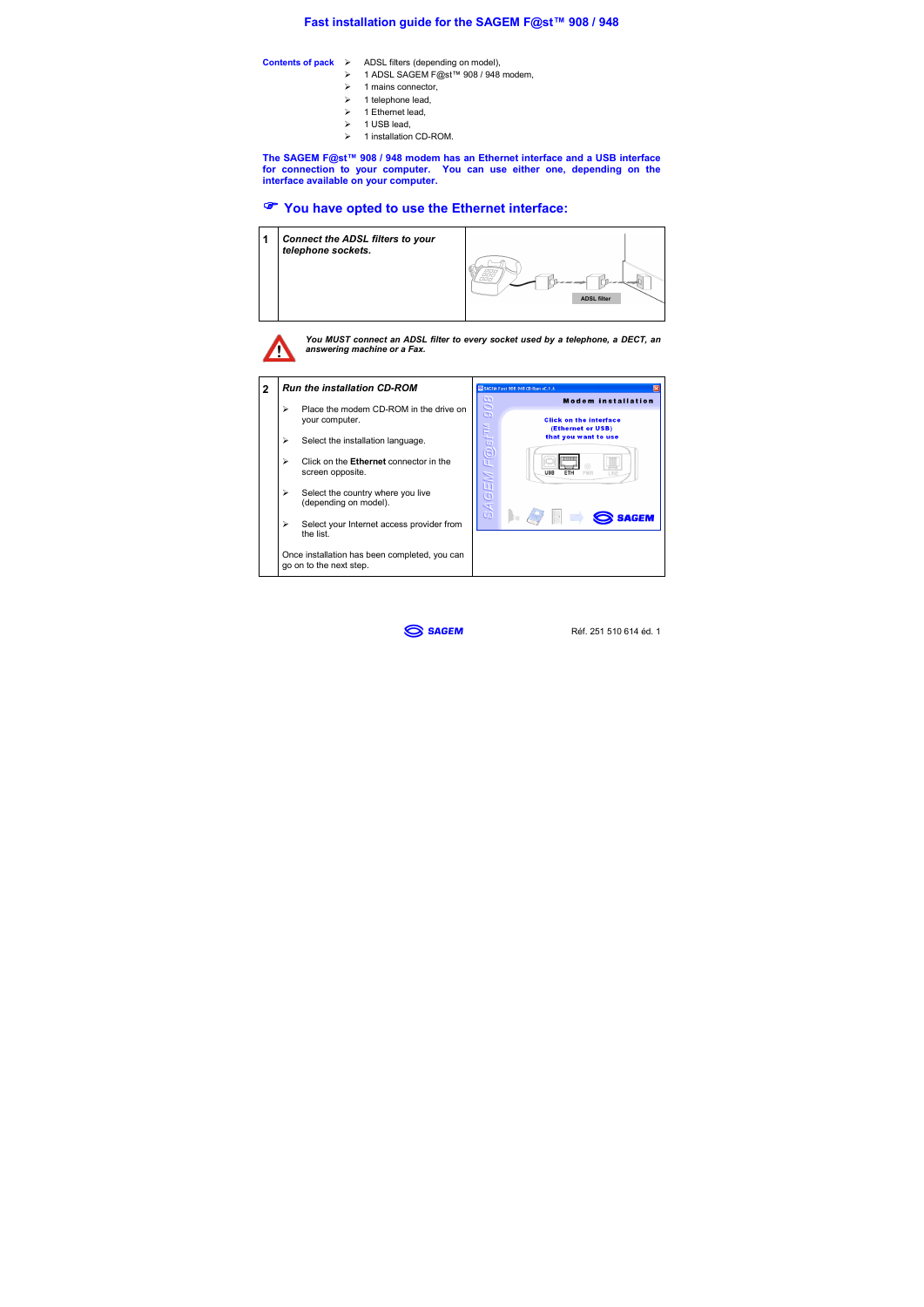## **Fast installation guide for the SAGEM F@st™ 908 / 948**



**You now have broadband Internet access using the browser of your choice.**



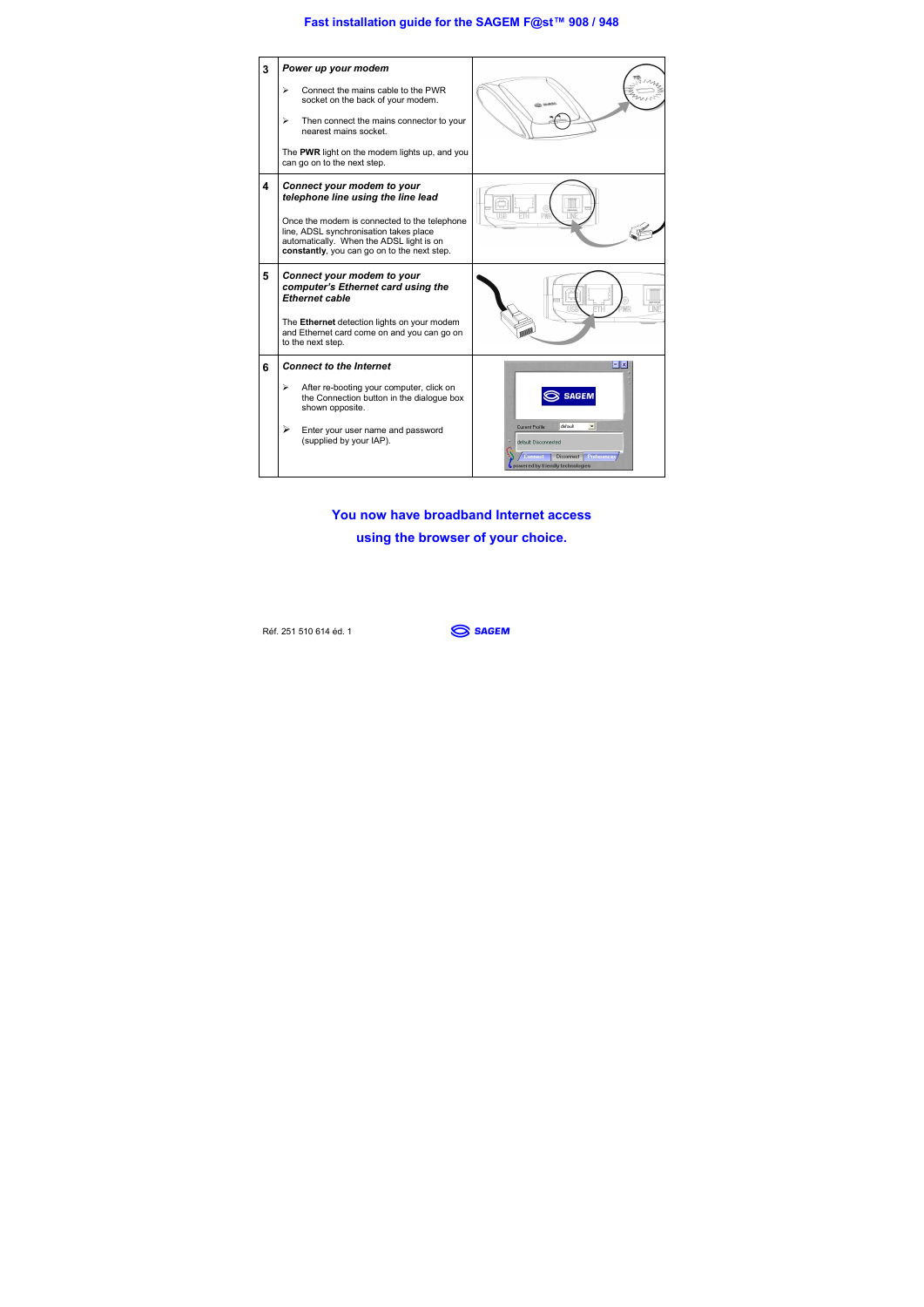# )**You have opted to use the USB interface:**





*You MUST connect an ADSL filter to every socket used by a telephone, a DECT, an answering machine or a Fax.*



you can go on to the next step.